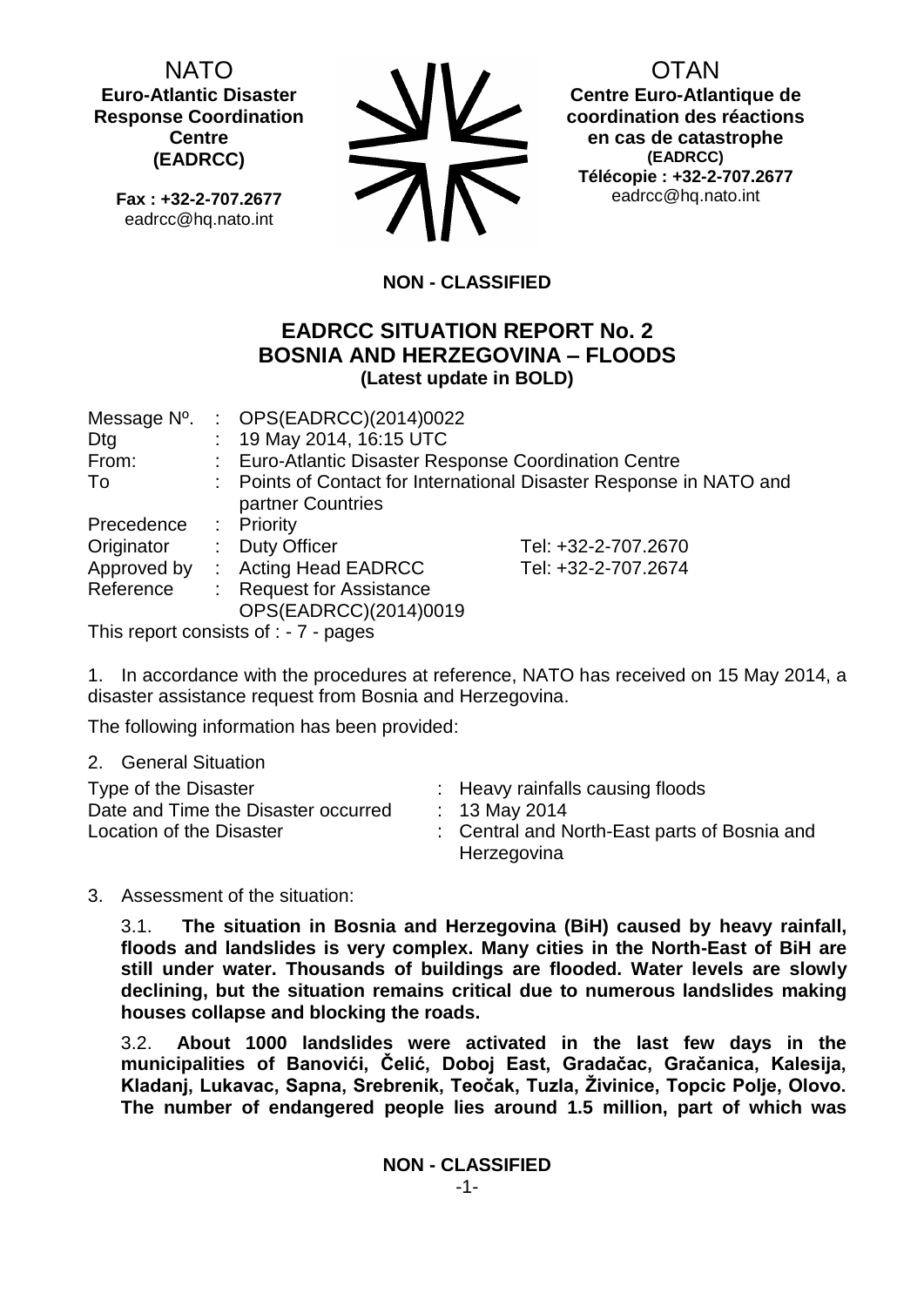

**evacuated to secure locations. The evacuees have been housed in hotels and schools. Evacuations are ongoing.**

3.3. **Cases of infectious diseases have been reported in the flooded municipalities of Bosanski Brod, Bijeljina, Odzak, Orasje, Samac, Maglaj, Tuzla, Kakanj, Topcic Polje, Zenica, Gracanica, Tuzla, Sapna, Visoko, Zepce, Olovo, Doboj, Vares, Tesanj and Zavidovici.**

3.4. Several bridges were destroyed and some villages have been cut off. Some areas remain without electricity and water supply, the mobile network is not operational. People who lost their homes are looking for shelters moving on foot towards nearby towns.

### 4. **National resources available for disaster response and measures taken.**

4.1. All national resources are heavily involved in dealing with the consequences of the disaster and additional resources for the evacuation of endangered people are necessary.

4.2. The BiH Presidency has authorized military support to civil authorities. The AFBiH have deployed five helicopters. The Government of BiH has authorized approximately 100.000 EUR for helicopter fuel.

5. **Assistance provided by Allied and partner nations and international organisations:**

5.1. **Albania has provided assistance to BiH on 17 May 2014 in form of 5 boats and an operational team of 15 persons. For the transportation of their team and the boats they also had 2 minivans and 2 high practicability vehicles. The Albanian team is operating in Kopanice and Vicinovic.** 

**Additionally, the Volunteer Centre of Albanian Civil Emergencies has sent send six medical personnel to support the operations.**

5.2. **Austria has offered assistance in form of 8 motorized aluminum boats with personnel from Fire Brigades and the Water Rescue Association for rescue and transport missions. On 17 May 2014 the Austrian contingent has left the premises of the Fire Brigade Association Lower Austria towards BiH. The team is comprised of 46 persons, 13 vehicles and 7 trailers.**

5.3. **Belgium offered 1 HCP module and 1 WPS through the EU ERCC mechanism with the following configuration: 3 vehicles with a Kuyken system: 24.000L/min with output pressure of 13 bars and 3 km of hoses (the most versatile configuration); 1 PEZ vehicle with 10.000 liters capacity and with an output pressure of 10 bars (suction limited to 8 meters); 1 alternator pump-crane with a capacity of 24.000 liters with output pressure of 3 bars; 2 container truck with crane; 1 pickup with mud pump of 5000 liters; 3 commando vehicles. The team will be composed of 28 members.**

5.4. **Bulgaria has sent tents and blankets.**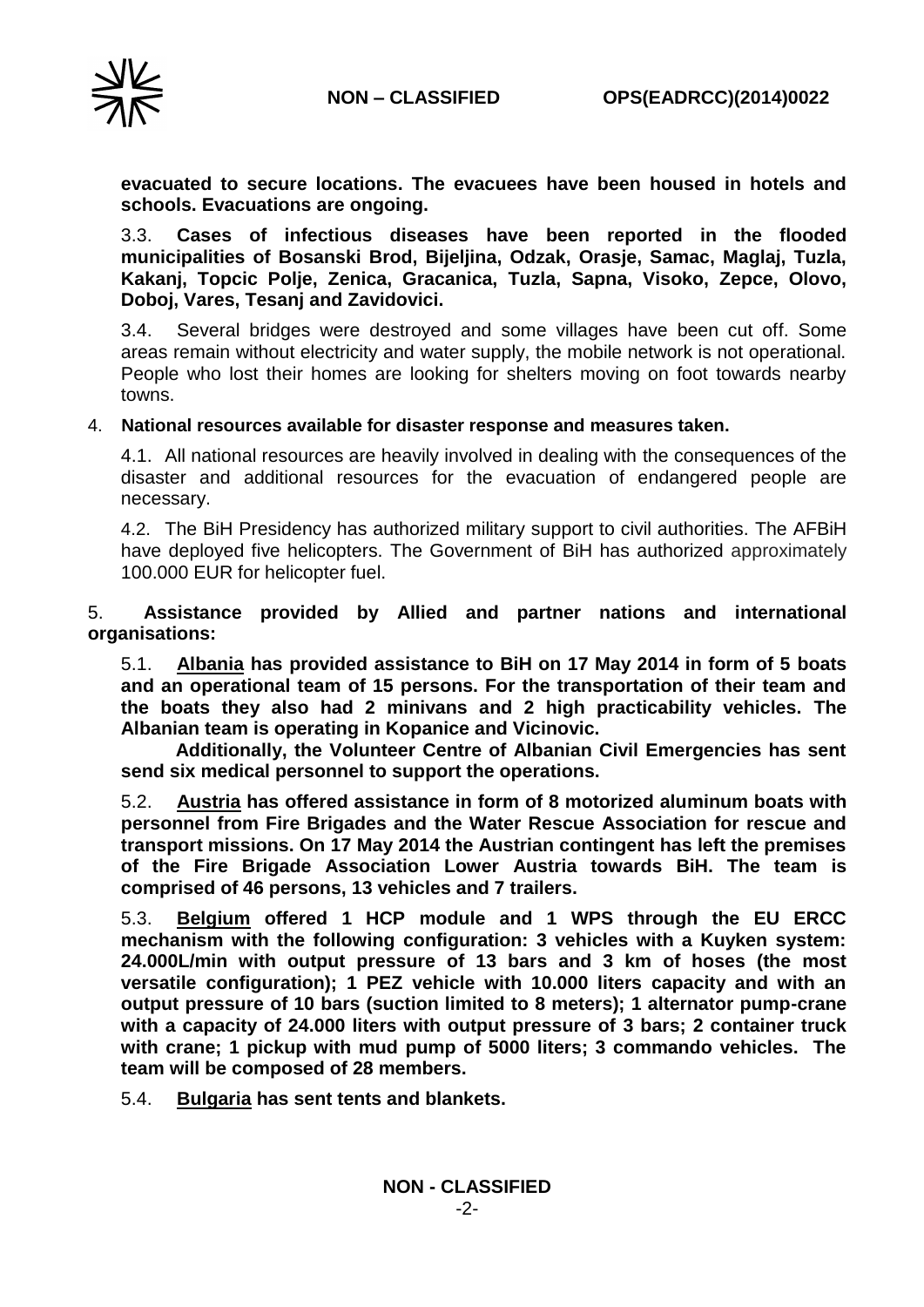

-

5.5. **The Czech Republic has donated 182,000 EUR for humanitarian aid and offered 1.120 pieces of humanitarian aid kit containing cooking sets, medical kits, sets for preparation of drinking water, hygienic sets, personal safety kits, emergency blankets, and drinking water ready to use. Individual components of the kit are stored in a portable plastic container with a safety lid, which is designed as a measuring container that can be also used for preparation of drinking water.** 

**The Czech Republic provides ground transport by 1 truck. Kits are packed on 7 pallets (160 pcs on each pallet). This offer of assistance was also addressed to the European Commission, Emergency Response Coordination Centre according to the request of assistance by BiH to the EU.**

5.6. **Croatia has provided two helicopters of the Croatian Air Force, with 2 crew members and 2 teams for search and rescue. In total, 15 members of the Croatian Armed Forces have been deployed for the time of engagement of 16 May 2014 07:00 until May 17 of 2014 at 19:00.**

5.7. **The former Yugoslav Republic of Macedonia<sup>1</sup> has offered a team with 30 members and 6 boats as well as humanitarian aid.**

- 5.8. **France has offered a water purification system and a team**.
- 5.9. **Germany has offered a high capacity pumps module.**

5.10. **Hungary has offered 100.000 sandbags through the EU CP Mechanism.**

5.11. **Japan has offered tents, blankets, sleeping bags, plastic sheets, portable water tanks, water tanks for the field, portable water pacificators, and generators (80,000 EUR).**

- 5.12. **Montenegro sent humanitarian aid.**
- 5.13. **Latvia has offered a high capacity pumps module.**
- 5.14. **Luxembourg sent 5 boats and a team with 22 members.**
- 5.15. **Romania has offered a water purification system and a team.**

5.16. **Slovakia has offered rescue teams and humanitarian aid (pumps, generators, bags, raincoats, rubber boots).**

5.17. Slovenia has provided a rescue unit with four boats and two helicopters including crews and equipment necessary for evacuation.

5.18. **Turkey is providing assistance through the Turkish battalion of EUFOR.**

5.19. **The United Kingdom has offered 4 boats, 2 kayaks and 33 persons.**

5.20. **The United States have offered 257 sleeping bags, 400 bed sheets, 351 folding cots, 391 blankets, 410 sleeting mats, 14 space heater, 244 steel water cans, 1 kitchen utencils (box), 432 military mess kits, 3 kitchen equipment sets, 462 plastic water cans, 7 generator sets (5 kW), 239 fuel cans, 755 intrenching** 

 $1$  Turkey recognizes the Republic of Macedonia with its constitutional name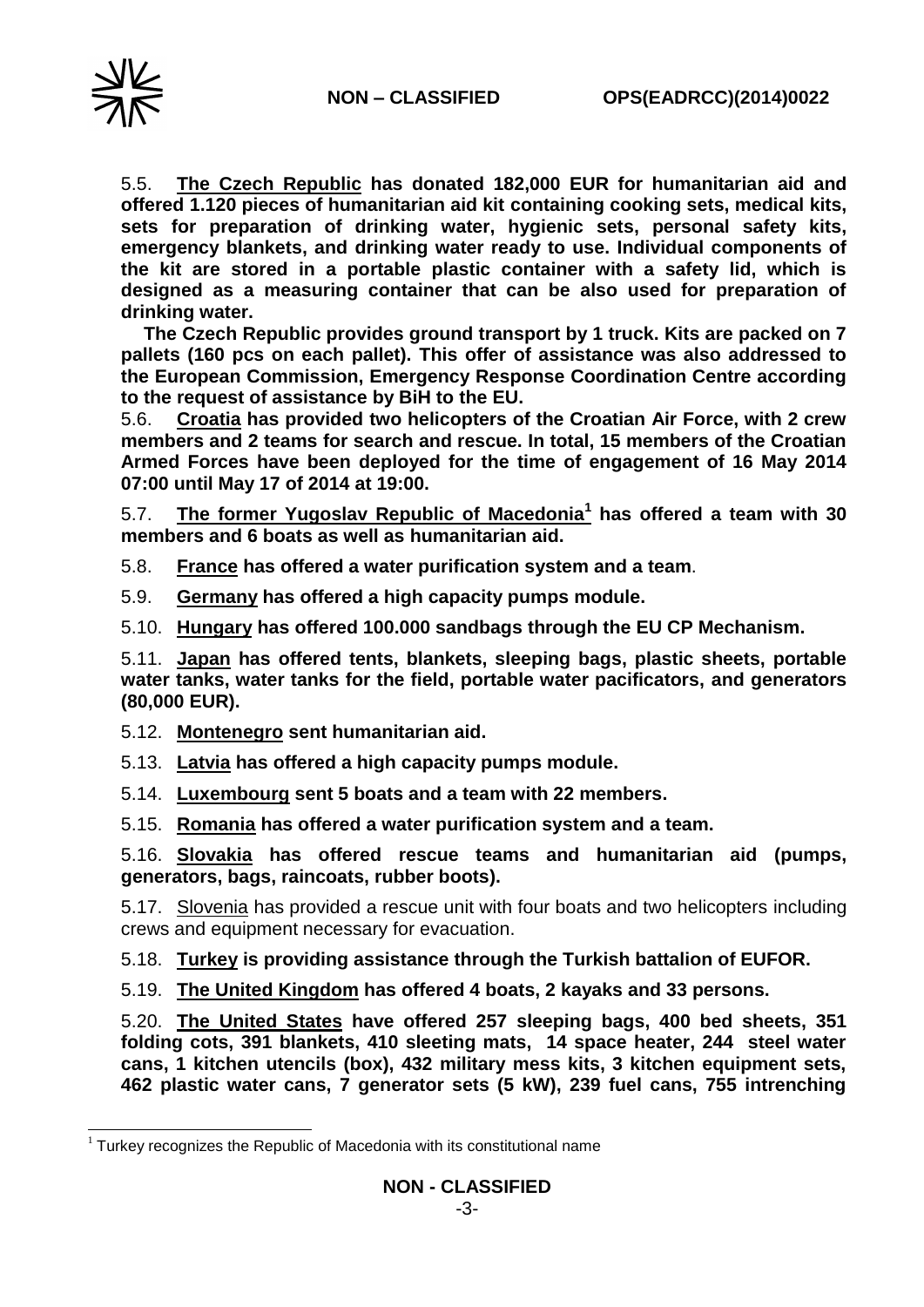

**tools/shovels, 366 wet weather trousers and 90 men's overshoes/boots.** Earlier US donated 13 motorboats for Bjeljina and Orasje, water rescue modules and teams.

5.21. **The United Nations have offered financial support 400,000 USD and in kind 500,000 USD.**

5.22. **On 16 May 2014 World Vision had disseminated 50 emergency packs in the areas of Olovo and Kelasija. Further 100 emergency packs were under preparation on Saturday, 17 May 2014.**

5.23. **The Red Cross is transporting patients on dialysis, evacuating people, delivering food, blankets, clothes, sponges, pumps, boots and disinfectants to the most affected communities throughout the country.**

|      | <b>Description</b>                                                                       | <b>Effective Date</b> | Quantity                      |
|------|------------------------------------------------------------------------------------------|-----------------------|-------------------------------|
| 6.1  | <b>Water filters</b>                                                                     | <b>ASAP</b>           | 30.000                        |
| 6.2  | <b>Mobile kitchen</b>                                                                    | <b>ASAP</b>           | 50                            |
| 6.3  | Pumps for pumping water to supply                                                        | <b>ASAP</b>           | 150                           |
| 6.4  | Pumps for pumping fuel                                                                   | <b>ASAP</b>           | 350                           |
| 6.5  | <b>Suction hose pump</b>                                                                 | <b>ASAP</b>           | 500                           |
| 6.6  | <b>Push hose</b>                                                                         | <b>ASAP</b>           | 1000                          |
| 6.7  | Suction basket (75 and 110 mm)                                                           | <b>ASAP</b>           | 500                           |
| 6.8  | Flashlights, rechargeable                                                                | <b>ASAP</b>           | 3000                          |
| 6.9  | Food packages (include foods for diabetics and taken<br>to separate food porcine origin) | <b>ASAP</b>           | 10.000                        |
| 6.10 | Food for babies, kids                                                                    | <b>ASAP</b>           | 300                           |
| 6.11 | <b>Fodder</b><br>concentrate for cows;<br>concentrate for pigs;<br>milled corn;          | <b>ASAP</b>           | 35 tons<br>20 tons<br>25 tons |
| 6.12 | Various drugs (medicine)                                                                 | <b>ASAP</b>           |                               |
| 6.13 | <b>Drinking water</b>                                                                    | <b>ASAP</b>           | 500.000                       |
| 6.14 | <b>Dehumidifiers humidity</b>                                                            | <b>ASAP</b>           | 10.000                        |
| 6.15 | Generators up to 5 kW                                                                    | <b>ASAP</b>           | 300                           |
| 6.16 | <b>Blankets</b>                                                                          | <b>ASAP</b>           | 30.000                        |
| 6.17 | <b>Boots</b><br>Fishing;<br>Other footwear;<br>Trawler (type jumpsuit);                  | <b>ASAP</b>           | 2.000<br>20.000<br>2.000      |

### 6. **UPDATED list of requirements for international assistance**: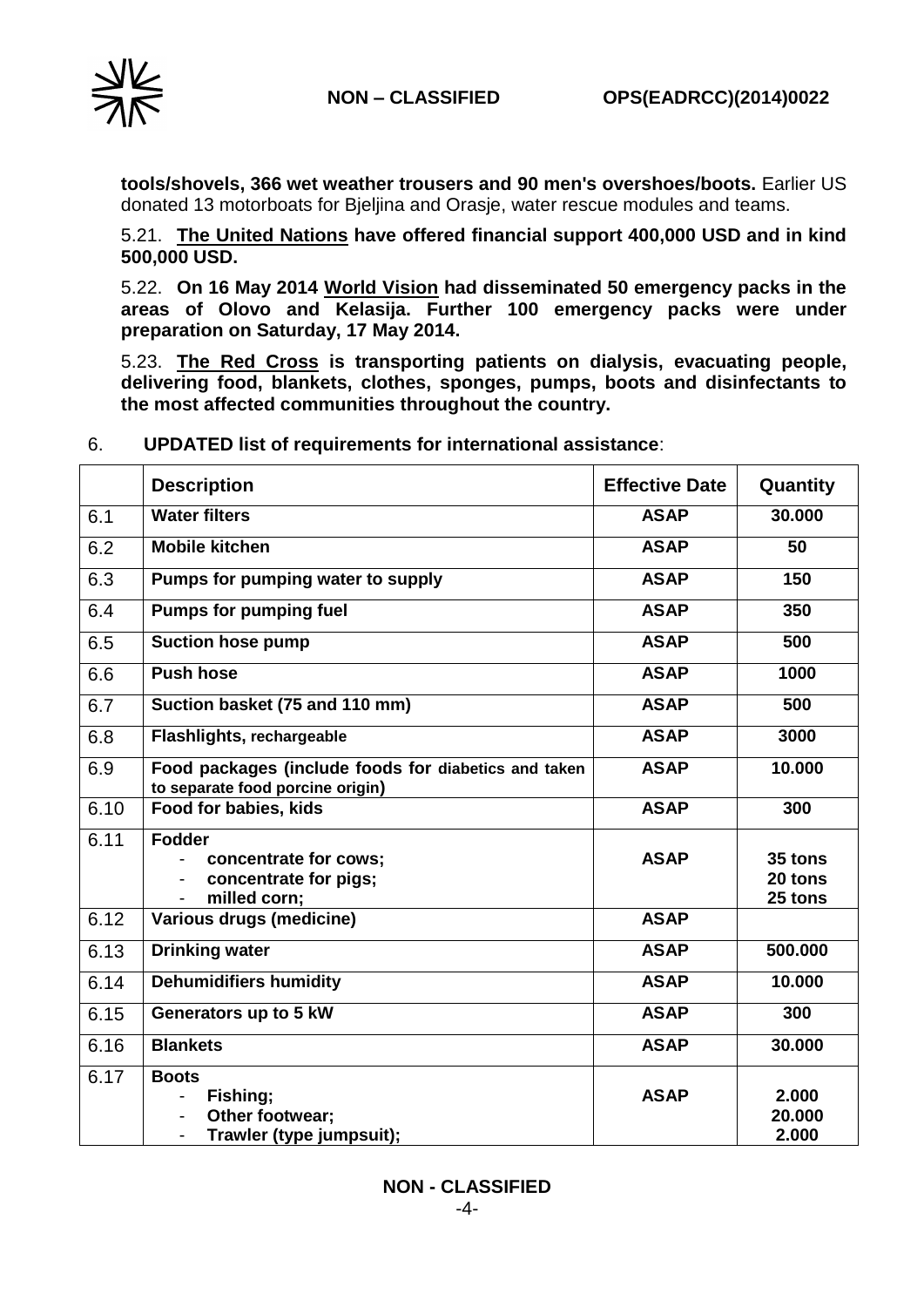

|      | <b>Miners</b>                                                 |             | 1.000        |
|------|---------------------------------------------------------------|-------------|--------------|
| 6.18 | Windcheater                                                   | <b>ASAP</b> | 300          |
| 6.19 | <b>Raincoats</b>                                              | <b>ASAP</b> | 3.500        |
| 6.20 | <b>Tents</b>                                                  | <b>ASAP</b> | 100          |
| 6.21 | <b>Hygienic material</b>                                      | <b>ASAP</b> | 10.000       |
| 6.22 | <b>Disinfectants</b>                                          | <b>ASAP</b> | 10.000       |
| 6.23 | <b>Pumps for disinfectant</b>                                 | <b>ASAP</b> | 10.000       |
| 6.24 | <b>Foam Mattresses</b>                                        | <b>ASAP</b> | 10.000       |
| 6.25 | Tools (shovels, brooms, rakes, villas)                        | <b>ASAP</b> | 5.000        |
| 6.26 | Tools for whitewashing (JUPOL)                                | <b>ASAP</b> | 10.000       |
| 6.27 | Suction basket (75 and 110 mm)                                | <b>ASAP</b> | 30           |
| 6.28 | <b>Batteries for flashlights</b>                              | <b>ASAP</b> | 1000         |
| 6.29 | Device for draining moisture                                  | <b>ASAP</b> | 100          |
| 6.30 | <b>Boats</b><br>Aluminum;<br>Various sizes with trailers      | <b>ASAP</b> | 30<br>10     |
| 6.31 | First - aid kit                                               | <b>ASAP</b> | 3.000        |
| 6.32 | <b>Building trolley</b>                                       | <b>ASAP</b> | 5.000        |
| 6.33 | <b>Candles</b>                                                | <b>ASAP</b> | 35.000       |
| 6.34 | Canisters (15-20 liters)                                      | <b>ASAP</b> | 15.000       |
| 6.35 | Metal canisters for fuel (20 liters)                          | <b>ASAP</b> | 1000         |
| 6.36 | Alpinist ropes approximately 8-10 mm. length max.<br>60-100 m | <b>ASAP</b> | 300          |
| 6.37 | <b>Water disinfectants</b>                                    | <b>ASAP</b> | 5.000        |
| 6.38 | <b>Heaters</b>                                                | <b>ASAP</b> | 100          |
| 6.39 | Diapers for children and the sick                             | <b>ASAP</b> | 5.000        |
| 6.40 | Incinerators greater than 3 tons                              | <b>ASAP</b> | 10           |
| 6.41 | Rescue equipment in the water and under                       | <b>ASAP</b> | 100          |
| 6.42 | <b>Equipment for rescue from the ruins</b>                    | <b>ASAP</b> | $\mathbf{2}$ |
| 6.43 | <b>Thermal imaging cameras</b>                                | <b>ASAP</b> | 10           |
| 6.44 | <b>Underwater camera</b>                                      | <b>ASAP</b> | 10           |
| 6.45 | <b>Sonars</b>                                                 | <b>ASAP</b> | 5            |
| 6.46 | Machines and vehicles in difficult terrain                    | <b>ASAP</b> |              |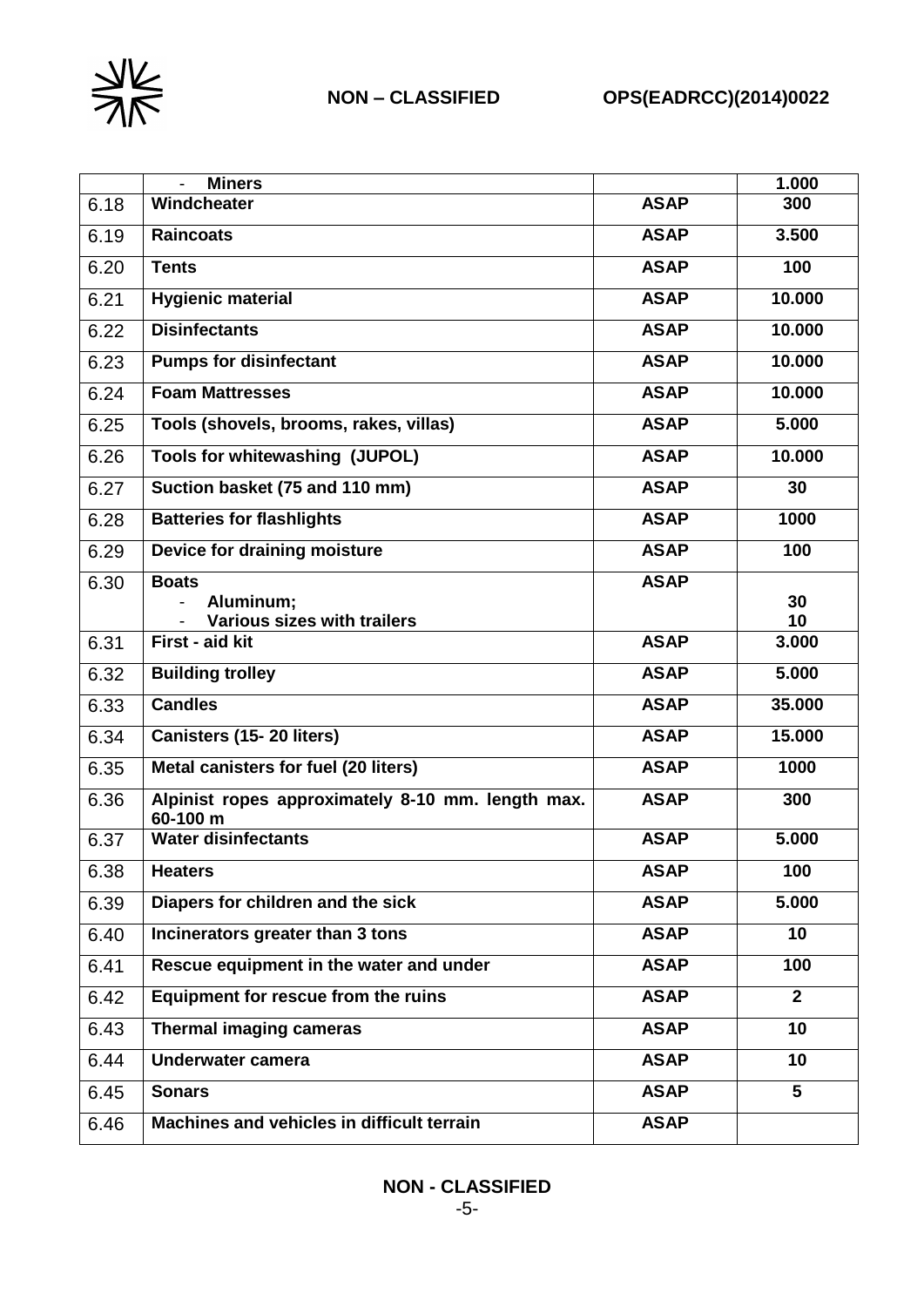

| 6.47 | <b>Machines for site remediation</b>                                                                         | <b>ASAP</b> |                        |
|------|--------------------------------------------------------------------------------------------------------------|-------------|------------------------|
| 6.48 | <b>Mobile SUVs</b>                                                                                           | <b>ASAP</b> |                        |
| 6.49 | Means of communication (satellite phones, WHF etc.)                                                          | <b>ASAP</b> |                        |
| 6.50 | Pumps for pumping water                                                                                      | <b>ASAP</b> |                        |
| 6.51 | Mud pumps                                                                                                    | <b>ASAP</b> |                        |
| 6.52 | Life vests                                                                                                   | <b>ASAP</b> | As many as<br>possible |
| 6.53 | Cash assets for disinfection disinfestations and<br>rodents with accessories                                 | <b>ASAP</b> |                        |
| 6.54 | HF transceiver suitable for use in emergency situations<br>(with additional equipment and multiband antenna) | <b>ASAP</b> |                        |
| 6.55 | <b>VHF / UHF handheld radio</b>                                                                              | <b>ASAP</b> | 200                    |
| 6.56 | Repeater VHF or UHF band scope Hamradio with<br>duplexer and antenna                                         | <b>ASAP</b> | 3                      |
| 6.57 | <b>Masks and gloves</b>                                                                                      | <b>ASAP</b> | 7.000                  |

- 7. Points of Entry to be determined on bilateral basis.
- 8. The Operational Points of Contact in Bosnia and Herzegovina can be reached in the following ways:

| Name:            | Mirnesa Softic                                 |
|------------------|------------------------------------------------|
| Organisation:    | Ministry of Security of Bosnia and Herzegovina |
| Telephone:       | +387 33 492 778                                |
| Mobile phone:    | +387 61 294 030                                |
| Fax:             | +387 33 555 715                                |
| e-mail:          | ocbh112@msb.gov.ba                             |
| Operating hours: | 24/7                                           |

9. Response co-ordination.

9.1. With a view to providing a coordinated response to the stricken nation's requirements, nations in a position to meet these demands, in full or in part, are invited to reply to the Ministry of Security of Bosnia and Herzegovina, with an information copy to EADRCC, by any of the communication means listed above and below.

9.2. The same request for assistance has been sent by Bosnia and Herzegovina to EU ERCC as well.

9.3. The Euro-Atlantic Disaster Response Coordination Centre can be reached in the following ways: